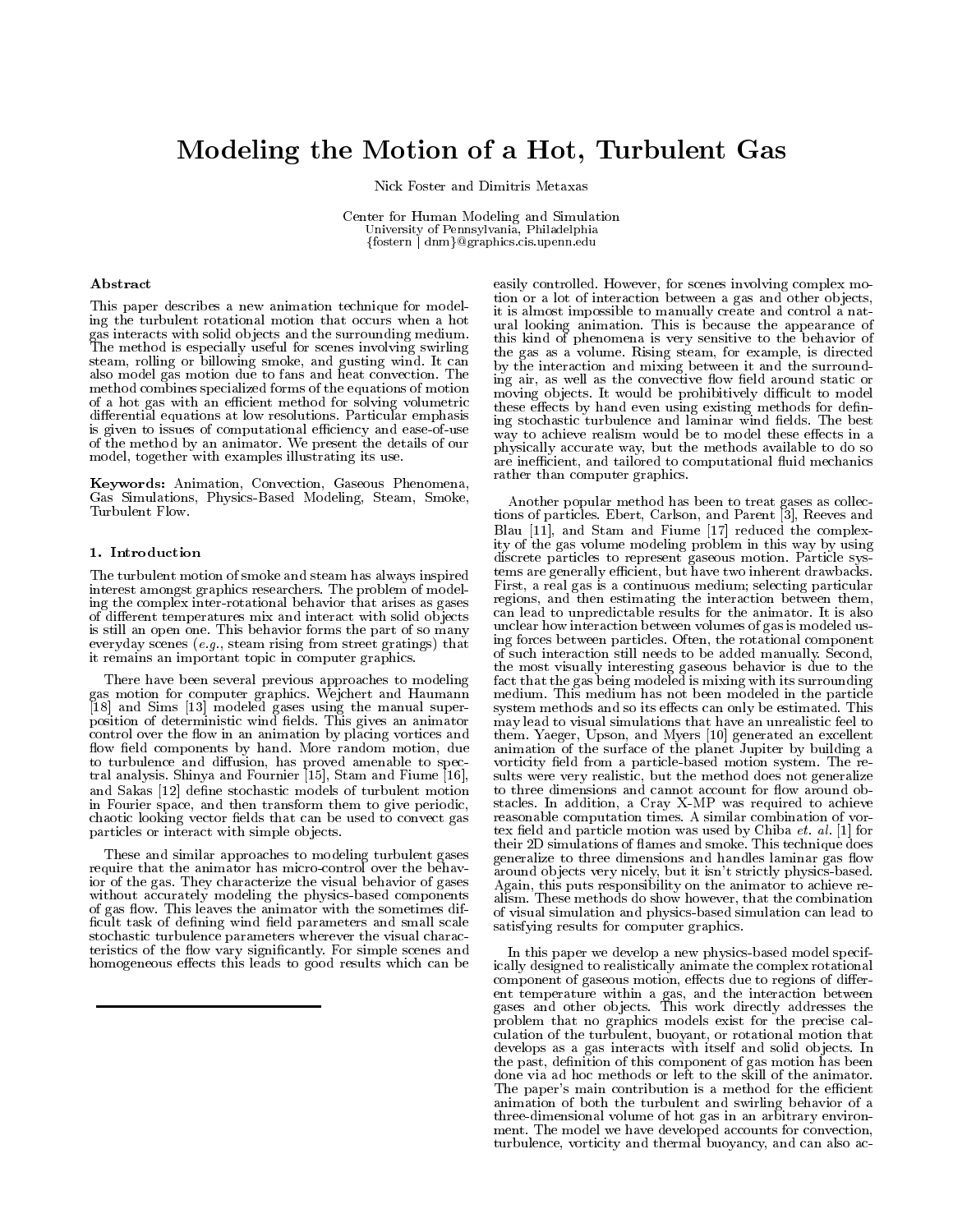curately model gas flowing around complex objects. This gives rise to a number of realistic effects that could not be modeled previously, such as hot steam being vented into a boiler room or the rolling smoke cloud from an explosion. We show that not only is the proposed method accurate, it is also fast, straightforward, and can be used as a general graphics tool. Fast, because we use a simplied set of equations (compared to those used in the computational fluid dynamics literature) which are adequate for modeling the desired effects. Straightforward, because boundary conditions are set automatically and can be used to model different types of objects (rough or smooth for example). The model is mathematically nontrivial, but we will show that its solution proceeds in relatively simple computational steps.

## 2. Developing a gas model for computer graphics

Before trying to model a hot gas for computer graphics purposes, it is important to have some intuition for those factors that in
uence its motion. Consider as an example, an old fashioned steam engine venting a jet of hot gas from its boiler. A governing factor in the motion of the gas is the velocity it has when rushing into the surrounding air. As it mixes with the slower moving air, the steam experiences drag (shearing forces), and starts to rotate in some places. This rotation causes more mixing with the air, and results in the characteristic turbulent swirling that we see when gases mix. A second important factor that governs gas motion is temperature. As the steam is vented, it tends to rise. Hotter parts of the gas rise more quickly than regions which have mixed with the cooler air. As the gas rises, it causes internal drag, and more turbulent rotation is produced. This effect is known as thermal buoyancy. Turbulent motion is further exaggerated if the gas flows around solid objects. At first the gas flows smoothly along the surface, but it eventually becomes chaotic as it mixes with the still air behind the ob ject. Finally, even when conditions are calm, diffusion due to molecular motion keeps the gas in constant motion.

In the next sections we derive a "customized" numerical model for animating visually accurate gaseous behavior based on the motion components described above. We call the model customized, because it incorporates only the physical ele ments of gaseous flow that correspond to interesting visual effects, not those elements necessary for more scientific accuracy. The model is built around a physics-based framework, and achieves speed without sacricing realism as follows.

A volume of gas is represented as a combination of a scalar temperature field, a scalar pressure field, and a vector velocity field. The motion of the gas is then broken down into two components: 1) convection due to Newton's laws of motion, and 2), rotation and swirling due to drag and thermal buoyancy. The rotational, buoyant, and convective components of gaseous motion are modeled by coupling a reduced form of the Navier-Stokes equations with an equation for turbulent mixing due to temperature differences in a gas. This coupling provides realistic rotational and chaotic motion for a hot gaseous volume.

In general, solving a nonlinear system throughout a 3D volume is much too time consuming for animation because any algorithm that does so accurately has a complexity of  $O(n^3)$ [4]. However, the authors have recently shown that for computer graphics, realistic looking results can be obtained in a reasonable amount of time if such a system is suitably approximated and solved at very low resolutions [5]. For a gas this is done in two stages. First, we solve equations corresponding to the two motion components in a voxel environment containing rectangular approximations to arbitrary static objects. This signicantly reduces scene complexity, makes the application of boundary conditions trivial, and yet keeps the basic structure of the objects intact allowing for interaction average temperature on the boundary between a gaseous cell between them and the gas. Second, the solution proceeds using a finite difference approximation scheme which preserves

the turbulent and rotational component of gaseous motion even at very low resolution, making the scheme efficient and suitable for use as a general graphics tool. So even though the method is still  $O(n^*)$ , we have reduced  $n$  significantly (40–60  $\,$ in the examples given).

The result is a scheme that calculates the movement and mixing of a gas within interesting environments in a visually and physically accurate way. The output from the system is a pre-sampled, regular grid of time varying velocity or temperature values, which, when combined with massless particles, can be rendered in a number of ways using popular volume density rendering methods.

For the following discussion of the method, we take a Newtonian approach and treat finite regions in space as individual gaseous elements. An element can vary in temperature and pressure and allows gas to flow through it with arbitrary velocity, but its position remains fixed. We now present the model used to calculate the components of gaseous motion mentioned above.

#### 2.1. Convection and Drag

The velocity of gas in an element is affected by a number of factors. First, it is pushed along, or convected, by its neighbors. Second, the gas is drawn into adjacent regions of greater velocity (or lower pressure). This is called vorticity, or drag. Third, the element is affected by forces such as gravity. In some extreme gaseous phenomena there may also be motion caused by shock and pressure waves that arise because gas can be locally compressed. If, however, the class of effects that we want to model is restricted to day-to-day sub-sonic effects such as smoke from fires, steam from steam engines, and so on, then the terms due to the compressibility of the gas will have only a minor effect on the overall motion. Therefore, we make a simplifying assumption that locally, the gas is incompressible. Furthermore, we assume that motion due to molecular diffusion is negligible relative to other effects. When these assumptions are applied to the Navier-Stokes equations, which fully describe the forces acting within a gas, a reduced form can be derived. For brevity the full equations are not reproduced here, but the reduced form, without compressive effects, or gravity forces is

$$
\frac{\partial \mathbf{u}}{\partial t} = \nu \nabla \cdot (\nabla \mathbf{u}) - (\mathbf{u} \cdot \nabla) \mathbf{u} - \nabla p,\tag{1}
$$

where  $\nabla$  is the gradient operator, **u** is the velocity of the gas, is the inner product operator, and  $p$  is the pressure of the gas. This equation models how the velocity of a gas changes over time depending on convection  $((\mathbf{u} \cdot \nabla)\mathbf{u})$ , its pressure gradient  $(\nabla p)$ , and drag  $(\nu \nabla \cdot (\nabla \mathbf{u}))$ . It is generally combined with the continuity equation which models mass conservation and which is discussed later in this paper. The  $\nu$  coefficient is the kinematic viscosity. Intuitively, small  $\nu$  models a less viscous gas in which rotational motion is more easily induced. Equation (1) models the convective and rotational velocity in our customized gas.

#### 2.2. Thermal Buoyancy

 $\hspace{0.1cm}\rule{0.7cm}{0.8cm}\hspace{0.1cm}$  If a hot gaseous element is surrounded by cooler elements, Forces due to thermal buoyancy also induce motion in a gas. the gas will rise (or move against gravity in cases of interest to us). We model this effect by defining a buoyant force on a gaseous element, as

$$
\mathbf{F}_{bv} = -\beta \mathbf{g}_v (T_0 - T_k), \tag{2}
$$

where  $\mathbf{g}_v$  is gravity in the vertical direction,  $\beta$  is the coefficient of thermal expansion,  $T_0$  is an initial reference temperature (a balmy  $28^{\circ}\dot{C}$  for the examples in this paper), and  $\dot{T}_k$  is the average temperature on the boundary between a gaseous cell and the one above it. Although simple, this equation seems  $\sim$ to work very well.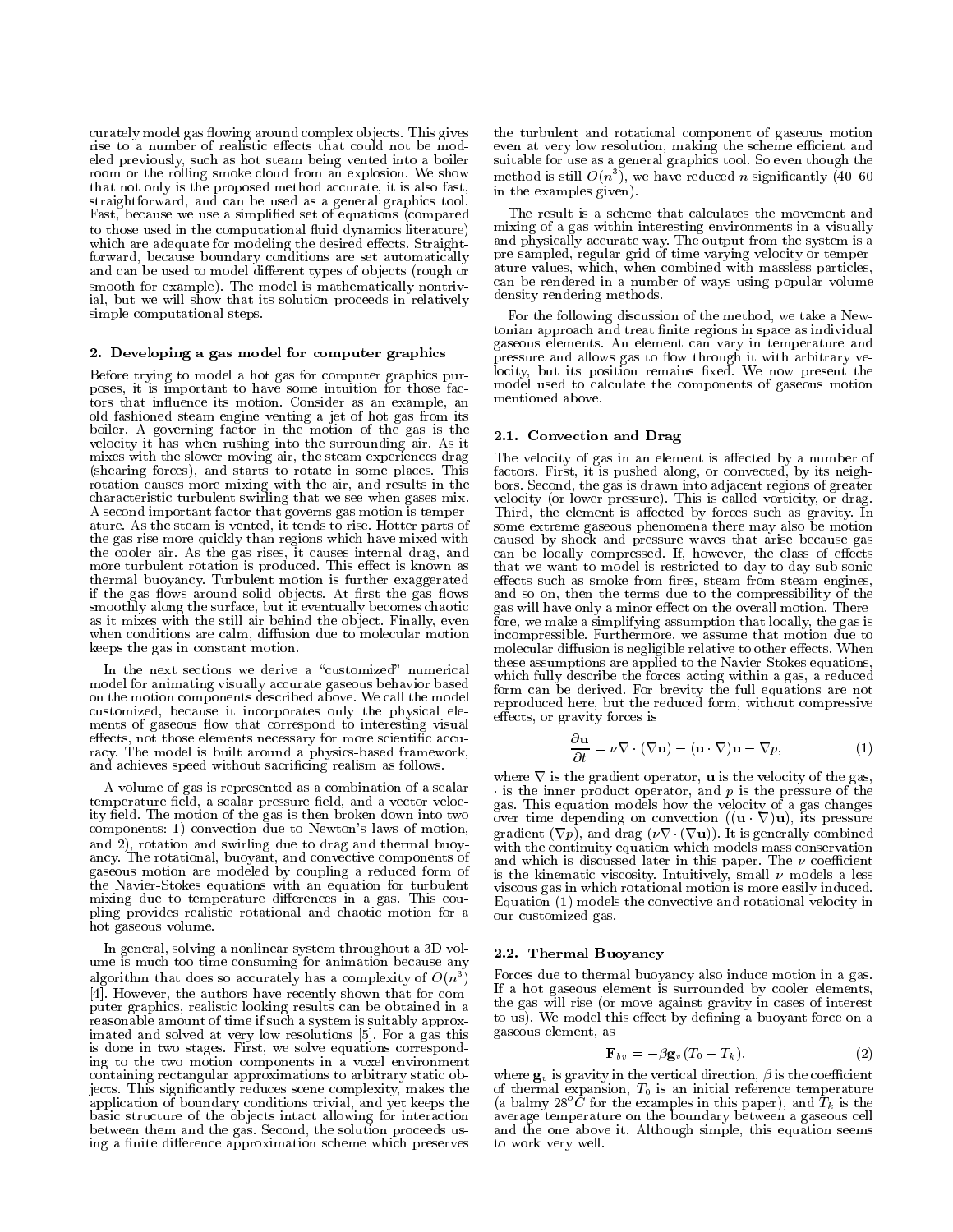In order to use (2) to calculate buoyant forces, the evolution of temperature within the gas must also be modeled. Adja cent elements exchange energy by straight convection (hot gas flowing from one element to another) and also by small scale turbulent mixing through molecular collisions with adjacent elements. Thus, the change in temperature of a gas over time can be characterized as a combination of the convection and diffusion of heat from adjacent regions. The differential equation that governs this process is [14]

$$
\frac{\partial T}{\partial t} = \lambda \nabla \cdot (\nabla T) - \nabla \cdot T \mathbf{u},\tag{3}
$$

where  $\bf{u}$  is the velocity of the gas,  $T$  is its temperature, and  $\lambda$  can be chosen to represent both turbulent and molecular diffusion processes. The structural similarity between (1) and (3) should be apparent. The second term on the right describes how temperature at a point changes due to convec tion, whereas the first term on the right takes into account  $\frac{const}{}$  changes in temperature due to diffusion and turbulent mix *jects*. changes in temperature due to diffusion and turbulent mixing. By solving (3) for a volume of hot gas, it is possible to a volume of  $\mathbb{R}^n$ calculate the force on a gaseous element due to thermal buoyancy using  $(2)$ . This force affects velocity and so can be added as a new term to (1) giving

$$
\frac{\partial \mathbf{u}}{\partial t} = \nu \nabla \cdot (\nabla \mathbf{u}) - (\mathbf{u} \cdot \nabla) \mathbf{u} - \nabla p + \mathbf{F}_{bv}.
$$
 (4)

Equations (3) and (4) together provide us with a model for the rotational and turbulent motion that makes the mixing of hot and cold regions of a gas so interesting to watch.

### 3. Building a Useful Animation Tool from the Model

To obtain realistic motion from a volume of gas, the governing equations must be solved over time in three dimensions. The authors recently showed that for liquids, such volume calculations can be made with computational times and accuracy acceptable for a computer animation application if the environment and equations are suitably approximated [5]. A similar method is used here to solve the gas motion equations. A voxel-based scene approximation is combined with a numerical scheme known as finite differences. For  $(3)$  and (4), this leads to a straightforward algorithm that solves for the motion of a hot gas and takes into account arbitrary (approximated) ob jects as well as animator-controlled special effects. In addition, the method can be solved over a coarse grid without losing any of the behavioral characteristics of the gas, making it relatively efficient for even complex scenes.

## 3.1. Modeling the Simulation Environment

In order to solve the gas motion equations so that they rep resent the behavior of a gas in an animation environment, we need to represent the scene in a meaningful way with respect to the equations. We first approximate the scene as a series of cubic cells to reduce its complexity, and to form a grid upon which we can define temperature, pressure, and velocity.

A collection of solid 3D objects can be approximated as a series of regular voxels that are axially aligned to a coordinate system  $x,y,x$  (see Fig. 1a). If  $x$  is a position of the medium (gas). surrounding the objects is likewise voxelized using the same coordinate system, then the boundaries of the ob jects can be made to coincide with the faces of gas voxels (Fig. 1b). The resulting grid can be used to solve physics-based differential equations in an efficient and straightforward way [5].

 $\mathcal{L}$  single cell in this grid (Fig. 2). It can be identically consider the identical behind of  $\mathcal{L}$ tied by its position relative to the origin in the x,y, z, directions, as  $i, j, k$ , respectively. At the center of the cell, we define variables the variables the average variables the average  $\mathbb{R}^n$  to represent the average variables the average variables the average variables the average variables the average variables of  $\mathbb{R}^n$  of th temperature and average pressure within the cell. Likewise, in the center of each face of the cell we define a variable to



Figure 1: Using regular voxels to approximate (a) a scene containing solid objects and (b) the medium around those objects.



Figure 2: Numbering convention for a single cell in the voxel grid.  $\Delta \tau$  is the side length for each face of the cell.

represent the gas velocity perpendicular to that face. This leads to the velocities  $u, v, w$  shown in Fig. 2. Intuitively, cells at  $i,j,k$  and  $i+1,j,k$  will share the face velocity  $u_{i+1/2,j,k}$ . Once the environment over which we wish to calculate gas motion is discretized in this way, it is possible to calculate, using (3) and (4), how the temperature, pressure, and velocity throughout the grid vary over time. By using linear interpolation, the temperature (or velocity and pressure) at any point in the volume can be found. As an example, the  $u$ velocity of the gas at the center of the cell can be found from  $(u_{i-1/2,j,k} + u_{i+1/2,j,k})/2.$ 

# 3.2. Applying the Equations to the Grid

To solve (3) and (4) we recast them to a form that is applica- $\mathbf{r}$  to the regular vocal grid, using a numerical method called called  $\mathbf{r}$ 

$$
\frac{\partial T}{\partial y}
$$

is approximated using a Taylor series to give a new expression for the derivative,

$$
\frac{\partial T}{\partial y} = \frac{1}{2h}(T(y+h) - T(y-h)) + O(h^2),\tag{5}
$$

where  $h$  is the finite distance over which the derivative is being taken, and  $O(n_\parallel)$  denotes that terms of order 2 or higher exist. Likewise, a second order derivative,

$$
\frac{\partial^2 T}{\partial y^2},
$$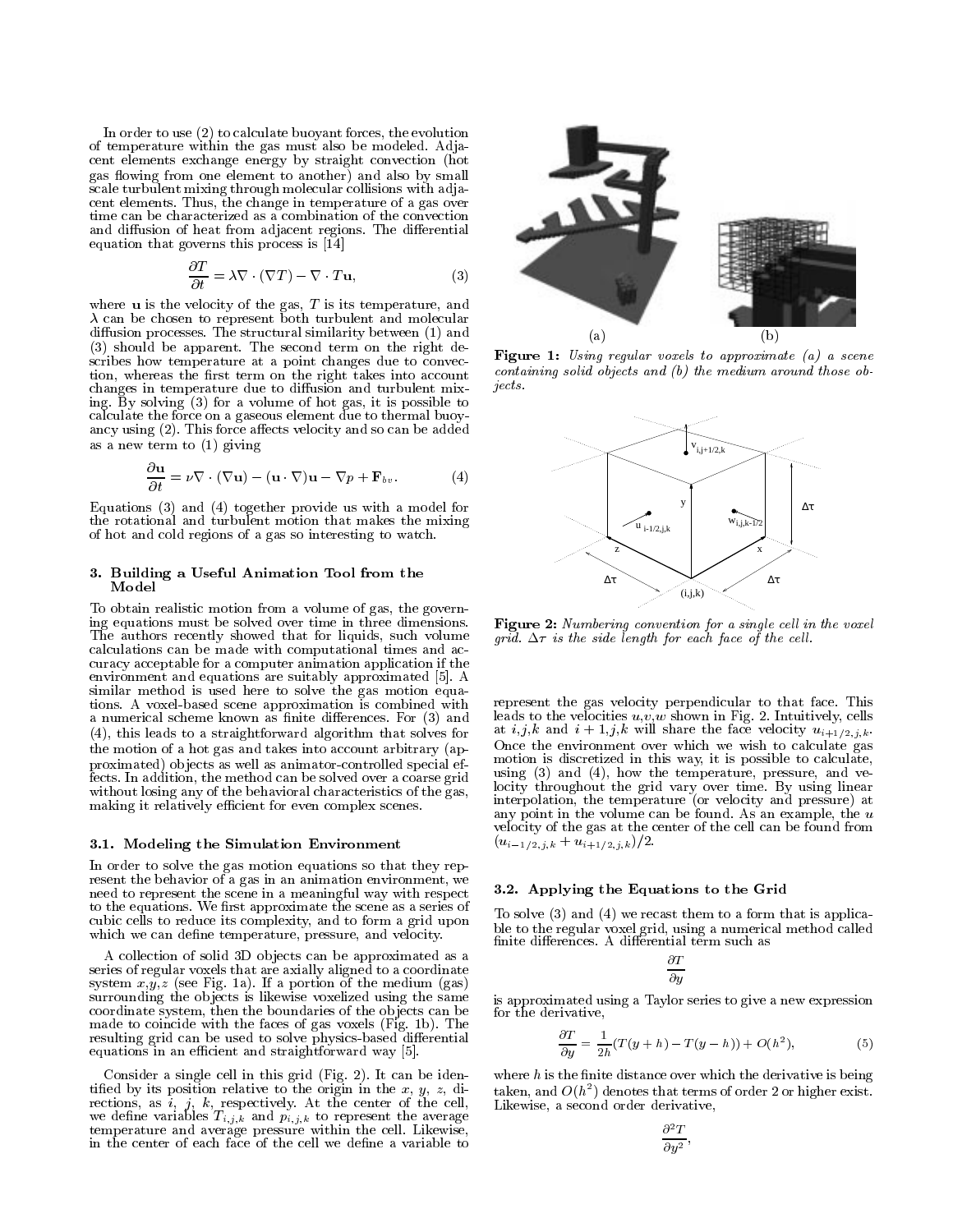is written as

$$
\frac{\partial^2 T}{\partial y^2} = \frac{1}{h^2} (T(y+h) - 2T(y) + T(y-h)) + O(h^2),
$$
 (6)

where h is as before. If h is taken to be  $\Delta \tau$ , the grid width, then for a single voxel, we approximate (6) such that

$$
\frac{\partial^2 T}{\partial y^2} = \frac{1}{\Delta \tau^2} (T_{i,j+1,k} - 2T_{i,j,k} + T_{i,j-1,k})
$$

using terms that correspond directly to variables on the vox elized grid, and ignoring terms of order 2 or higher (in h). Using this basic technique,  $(3)$  is first expanded as a series of first and second order differential terms,

$$
\frac{\partial T}{\partial t} = \lambda \left( \frac{\partial^2 T}{\partial x^2} + \frac{\partial^2 T}{\partial y^2} + \frac{\partial^2 T}{\partial z^2} \right) - \frac{\partial T u}{\partial x} - \frac{\partial T v}{\partial y} - \frac{\partial T w}{\partial z},\qquad(7)
$$

and then completely rewritten in terms of the free variables on the finite grid,

$$
T_{i,j,k}^{n+1} = T_{i,j,k}^{n} + \Delta t \{ (1/\Delta \tau) [ (Tu)_i^n 1/2, j, k - (Tu)_i^n 1/2, j, k + (Tv)_i^n 1/2, k - (Tv)_i^n 1/2, k + (Tw)_i^n 1/2, k - 1/2 - (Tw)_i^n 1/2, k + 1/2 \} + \frac{\lambda}{\Delta \tau^2} [ (T_{i+1,j,k}^n - 2T_{i,j,k}^n + T_{i-1,j,k}^n ) + (T_{i,j,k+1,k}^n - 2T_{i,j,k}^n + T_{i,j-1,k}^n ) + (T_{i,j,k+1}^n - 2T_{i,j,k}^n + T_{i,j,k-1}^n ) ] \} ,
$$
\n(8)

where a term such as  $(T\,u)_{i+1/2,\,i,k}$  represents the temperature flow between cells  $(i, j, k)$  and  $(i + 1, j, k)$ , and is calculated

$$
(Tu)^n_{i+1/2,j,k}=\frac{u^n_{i+1/2,j,k}}{2}(T^n_{i,j,k}+T^n_{i+1,j,k}).
$$

Using  $(8)$ , the temperature at the center of cell  $i, j, k$  at time  $t + \Delta t$  can be found in terms of the temperatures at time t in adjacent cells.  $T^{n+1}$  denotes the value of T at time  $t + \Delta t$ , while  $I$  , denotes the value at time  $t$ . It is simply a matter direction of plugging in the old values of  $T$  in order to find the new value. In a similar way,  $(4)$  is also expanded as first and second order differentials, written in terms of cell face velocities and cell pressures, and then solved to find  $\mathbf{u}_{i,\,j,k}^{\phantom{\dag}}$  in terms of  $\mathbf{u}_{i,j,k}$  (see Appendix A). Thus, to find how the velocity and temperature change over a time interval  $\Delta t$ , (8) and (17) are applied simultaneously to each cell in the grid. Because  $\Delta \tau$  is a constant, this calculation involves only floating point multiplication and addition, making it reasonably efficient. The change in pressure for a cell is calculated separately and is a fortunate side effect of mass conservation which is described in the next section.

## 3.3. Ensuring Accuracy

The approximation of the animation environment as regu-The drawback, however, is that low resolution variable samfree variables  $\bf{u}$  and  $\bf{T}$  are sampled at fixed positions in space  $\Delta \tau$  apart, an error of order  $O(\Delta \tau)$  is introduced into T and  $\tau$   $\tau$ ,  $\tau$ **u** when the finite difference approximation is applied to the voxels (the  $O(n)$  terms from (5) and (6)). For temperature  $N_{\rm vir}$ this is not signicant, but for u it represents mass that has been created (or destroyed) as a side effect of the algorithm. This means that each cell in the scene acts as a small gas source or sink, slightly altering the total mass of gas in a scene. To correct for this change in mass, we need to ensure that at any point in the scene (unless we specifically want a source or sink), the mass of gas flowing in, is the same as the mass flowing out. This can be characterized by a constraint equation that is actually part of the Navier-Stokes equations,

$$
\nabla \cdot \mathbf{u} = 0. \tag{9} \tag{9} \tag{8} \quad \text{for} \quad \mathbf{u} = \mathbf{0} \tag{9} \quad \text{for} \quad \mathbf{v} = \mathbf{0} \tag{9} \quad \text{for} \quad \mathbf{v} = \mathbf{0} \tag{9} \quad \text{for} \quad \mathbf{v} = \mathbf{0} \tag{9} \quad \text{for} \quad \mathbf{v} = \mathbf{0} \tag{9} \quad \text{for} \quad \mathbf{v} = \mathbf{0} \tag{9} \quad \text{for} \quad \mathbf{v} = \mathbf{0} \tag{9} \quad \text{for} \quad \mathbf{v} = \mathbf{0} \tag{9} \quad \text{for} \quad \mathbf{v} = \mathbf{0} \tag{9} \quad \text{for} \quad \mathbf{v} = \mathbf{0} \tag{9} \quad \text{for} \quad \mathbf{v} = \mathbf{0} \tag{9} \quad \text{for} \quad \mathbf{v} = \mathbf{0} \tag{9} \quad \text{for} \quad \mathbf{v} = \mathbf{0} \tag{9} \quad \text{for} \quad \mathbf{v} = \mathbf{0} \tag{9} \quad \text{for} \quad \mathbf{v} = \mathbf{0} \tag{9} \quad \text{for} \quad \mathbf{v} = \mathbf{0} \tag{9} \quad \text{for} \quad \mathbf{v} = \mathbf{0} \tag{9} \quad \text{for} \quad \mathbf{v} = \mathbf{0} \tag{9} \quad \text{for} \quad \mathbf{v} = \mathbf{0} \tag{9} \quad \text{for} \quad \mathbf{v} = \mathbf{0} \tag{9} \quad \text{for} \quad \mathbf{v} = \mathbf{0} \tag{9} \quad \text{for} \quad \mathbf{v} = \mathbf{0} \tag{9} \quad \text{for} \quad \mathbf{v} = \mathbf{0} \tag{9} \quad \text{for} \quad \mathbf{v} = \mathbf{0} \tag{9} \quad \text{for} \quad \mathbf{v} = \mathbf{0} \tag{9} \quad \text{for} \quad \mathbf{v} = \mathbf{0} \tag{9} \quad \text{for} \quad \mathbf{v} = \mathbf{0} \tag{9}
$$

 $\mathbf{v}$  ,  $\mathbf{v}$  ,  $\mathbf{v}$  ,  $\mathbf{v}$  ,  $\mathbf{v}$  ,  $\mathbf{v}$  ,  $\mathbf{v}$  ,  $\mathbf{v}$  ,  $\mathbf{v}$  ,  $\mathbf{v}$  ,  $\mathbf{v}$  ,  $\mathbf{v}$  ,  $\mathbf{v}$  ,  $\mathbf{v}$  ,  $\mathbf{v}$  ,  $\mathbf{v}$  ,  $\mathbf{v}$  ,  $\mathbf{v}$  ,  $\mathbf{v}$  ,  $\mathbf{v}$  , For a single grid cell, the left hand side of (9) is approximated using the Taylor series method, and rewritten in terms of the

$$
(\nabla \cdot \mathbf{u})_{i,j,k} = \frac{1}{\Delta \tau} [u_{i+1/2,j,k} - u_{i-1/2,j,k} + v_{i,j+1/2,k} - v_{i,j-1/2,k} + w_{i,j,k+1/2} - w_{i,j,k-1/2}],
$$
 (10)

 $m_{\rm HCC}$  (r  $\alpha_{\rm M,T,K}$  is the mass divergence at the center of the center in every cell. This requires a solution to the classic three cell. For mass to be conserved, this scalar eld must be zero dimensional Poisson equation. The computational method described by Harlow and Welch [8] was one of the earliest in print, and although that approach is two-dimensional in scope, it can be modied so that it is suitable for our gas model.

We define a potential field,  $\psi$ , which is sampled at the center of each grid cell and is initially zero everywhere. Then, for every frame of animation, we iterate over the grid, updating  $\psi$  according to

$$
\psi_{i,j,k}^{h+1} = \frac{2}{8/\Delta \tau^2} \left\{ -(\nabla \cdot \mathbf{u})_{i,j,k} + \frac{1}{\Delta \tau^2} [\psi_{i+1,j,k}^h + \psi_{i-1,j,k}^h + \psi_{i,j+1,k}^h + \psi_{i,j-1,k}^h + \psi_{i,j,k+1}^h + \psi_{i,j,k+1}^h + \psi_{i,j,k-1}^h] \right\}
$$
 (11)

 $\mathcal{L}$  is  $\mathcal{L}$  ,  $\mathcal{L}$  is given by (10). This here is considered to have converged, i.e., the iteration stops, when, for every cell in the grid,

$$
\left| \frac{|\psi_{i,j,k}^{h+1}| - |\psi_{i,j,k}^{h}|}{|\psi_{i,j,k}^{h+1}| + |\psi_{i,j,k}^{h}|} \right| < \epsilon.
$$
 (12)

For the examples given later in this paper,  $\epsilon$  is taken to be on the order of  $10^{-4}$ , and convergence is achieved in about 8-20 iterations per frame.

After convergence, the  $\psi$  field represents the relative discrepancy in mass between adjacent cells. By adjusting u ac cording to the gradient in  $\psi$ , **u** can be made to satisfy (9) directly [8]. The velocity components on the grid cell faces are adjusted to correct for the divergence field by

$$
u_{i+1/2,j,k}^{n+1} = u_{i+1/2,j,k}^{n+1} - \frac{\psi_{i+1,j,k} - \psi_{i,j,k}}{\Delta \tau},
$$
  
\n
$$
v_{i,j+1/2,k}^{n+1} = v_{i,j+1/2,k}^{n+1} - \frac{\psi_{i,j+1,k} - \psi_{i,j,k}}{\Delta \tau},
$$
  
\n
$$
w_{i,j,k+1/2}^{n+1} = w_{i,j,k+1/2}^{n+1} - \frac{\psi_{i,j,k+1} - \psi_{i,j,k}}{\Delta \tau}.
$$
\n(13)

The temperature,  $T_{i,j,k}^-$ , need not be changed. This final step makes the necessary small adjustments in the velocity field to preserve mass and ensure that the calculation remains physically accurate. In addition, it can be shown that the gradient in the pressure field,  $p_{i,j,k}$ , is equal to the gradient in  $\psi_{i,j,k}$ [8]. Because (4) depends only on the gradient in  $p$ , we can use the  $\psi$  field directly when calculating gas motion, instead of calculating the pressure.

#### 3.3.1. Stability

An important issue with respect to accuracy is the numerical stability of the algorithm. Instability can occur when small oscillations in the variables resonate and dominate the solution. With the model we have described this can happen when the velocity of any part of the gas allows it to move further than  $\Delta \tau$  in a single timestep. To ensure stability for an animation with a maximum gas velocity of  $|u|$ , the timestep,  $\Delta t$ , must be set according to,

$$
\Delta t \left| \mathbf{u} \right| < \Delta \tau. \tag{14}
$$

For all the examples given in this paper  $\Delta t$  was set to  $\frac{1}{30}Sec,$ to achieve the standard animation framerate. This is an orfor even the most violent of the examples shown. A further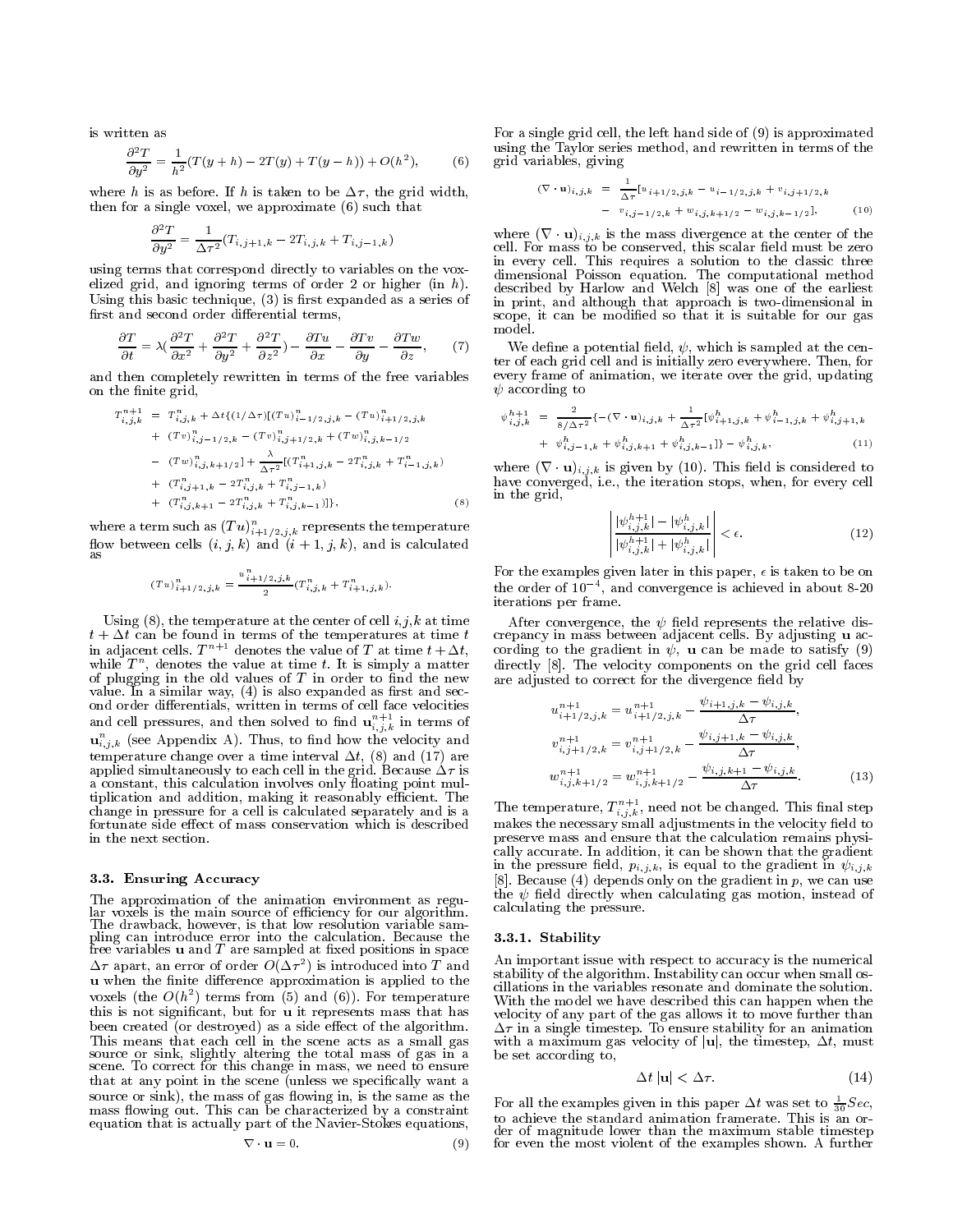

Figure 3: Setting temperature and velocity conditions at the boundary between a gas and an object.

condition for numerical stability is a necessary feature of the finite-difference method and it forces a lower bound on the kinematic viscosity,  $\nu$ . Linear analysis has shown that for the Navier-Stokes equations,  $\nu$  must satisfy [4]

$$
\nu > (\Delta t/2) \max[u^2, v^2, w^2] \tag{15}
$$

for the system to remain stable.

# 3.4. Boundary Conditions for Special Effects

The regular voxel grid makes application of the gaseous motion equations efficient and straightforward. It also makes it easy to specify temperature, pressure, and velocity along the edges of solid ob jects so that interaction between ob jects and gas can be modeled accurately. Such \boundary conditions" can also be used to specify special effects involving gas flowing into or out of the environment. Referring to Fig. 3, the application of the nite dierence forms of (3) and (4) to the gas cell may require grid values from an adjacent ob ject cell. These values are set automatically depending on the type of type of type of type of type of type of type of type of type of type of type of type of type of type of type of type of type of type of type of type of type of t material or ob ject that the cell represents.

For example, a hot radiator cannot allow gas to pass the value of  $\alpha$  is the velocity, which is set the 2D  $\alpha$  is set to zero. for cell faces that represent the radiator boundary. Tangentially however, we want gas to flow freely along the surface. Therefore u, is set equal to the external tangential velocity und. The radiator from the radiator to the radiator to the radiator of the radiator and radiator and radiator the temperature, <sup>T</sup> , within the boundary cellis set to the desired temperature of the radiator. If a heating fan were being modeled instead of a radiator, then **u** on the object cell faces would be set to model air flowing into the environment. For a standard obstacle, such as a wall or table, u is set to zero and  $T$  is set to the ambient temperature. The pressure is more difficult to set with a desired effect in mind. Therefore the ob ject pressure is simply set equal to the external gas pressure so that it has no local effect on the flow. There are no restrictions on how boundary conditions can be set. Some examples of  $\bf{u}$  and  $\bf{T}$  for interesting effects are given in Table  $\mathbf{1}$ .

#### 3.5. The Turbulent Gas Algorithm

The complete algorithm for animating turbulent gas has two stages. The first involves decisions that need to be made by an animator in order to create a particular effect. The steps the animator must take are:

- 1. Subdivide the environment into regular voxels with side length  $\Delta \tau$ . The environment need not be rectangular, any arrangement is acceptable as long as voxel faces are aligned.
- 2. Select boundary conditions for velocity and temperature similar to those in Table 1.
- 3. Consider viscosity, thermal expansion, and molecular diffusion, and set  $\nu$ ,  $\beta$ , and  $\lambda$  accordingly (1/10  $\Delta \tau$  or higher

| <i>Object Type</i> | $\boldsymbol{u}$ | $\boldsymbol{v}$ | T           | Result                                                 |
|--------------------|------------------|------------------|-------------|--------------------------------------------------------|
| Rough and<br>rocky | $-u_0$           | $\theta$         | $T_0$       | Lots of turbulence close<br>to the object              |
| Concrete           | $\left( \right)$ | $\theta$         | $T_0$       | Some turbulence, object<br>slows flow                  |
| Smooth<br>Plast ic | $u_0$            | $\left( \right)$ | $T_{\rm 0}$ | No turbulence, flow<br>unaffected                      |
| Open Window        | $\theta$         | $v_x$            | $T_x$       | Gas can flow in or out<br>depending on $T_x$ and $v_x$ |
| Hot Fan            | 0                | $v_x$            | $T_{x}$     | Hot gas is forced into<br>the scene                    |
| Steaming<br>soup   | $\left( \right)$ | $\theta$         | $T_x$       | Gas cells next to<br>boundary are heated               |

Table 1: Examples of different object boundary conditions. A subscript <sup>x</sup> represents a value chosen by the animator. A subscript  $0$  means that the value is taken directly from the adjacent gas cell (see Fig. 3).

for little visible turbulence,  $1/100 \Delta \tau$  or lower for greater swirling).

4. Determine  $\Delta t$  from the minimum of  $\frac{1}{30}$  of a  $\overline{\phantom{a}}$  of a second and the largest stable timestep given by (14) and (15).

After the parameters for the animation have been chosen, the automatic part of the process proceeds as follows:

- 5. Apply boundary conditions to the sides of ob jects cho sen to simulate fans, heaters, sources, or sinks. Set the boundary velocity of other ob jects to zero, and set interior temperatures to the ambient temperature.
- 6. Use the finite difference approximations of  $(3)$  and  $(4)$  to update the temperature and velocity,  $T_{i,j,k}$  and  $\mathbf{u}_{i,j,k}$ , for each cell (making use of  $\psi$  instead of pressure).
- 7. Use (10) to find the divergence field,  $(\nabla \cdot \mathbf{u})$ , for the gas to conserve mass.
- 8. While the iteration convergence condition, (12), is not satisfied. is a second contract of the second contract of the second contract of the second contract of the second contract of the second contract of the second contract of the second contract of the second contract of the second con
	- Sweep the grid, calculating the relaxation adjustment,  $\psi$ , for each cell using (11).
- 9. Update the cell face velocities,  $\mathbf{u}_{i,j,k}$ , using (13).
- 10. Goto step 5.

This algorithm has been implemented on an SGI Indigo2 workstation using a simple interface to allow an animator to define obstacles, heat or steam sources and sinks, as well as moving fans, and to include them in an animation.

# 3.6. Rendering

There have been many approaches to rendering gaseous phenomena presented in recent years. A good discussion of them can be found in [17] and is not repeated here. To best illustrate the contributions of this paper, a rendering method involving suspended particles has been used. Massless par ticles are introduced into a scene and used to represent the local density of light-reflecting (or absorbing) matter. Once introduced, the particles are convected using the velocity field calculated from  $(4)$ . The change in position of a particle k, at  $\mathbf{x}_k$ , over a single timestep is found from

$$
\mathbf{x}_k^{n+1} = \mathbf{x}_k^n + \Delta t \, \mathbf{u}_\mathbf{x}^n,
$$

where  $\mathbf{u}_{\mathbf{x}}$  is found from the particle's position in the grid using linear interpolation. The particles themselves can be introduced as part of a boundary condition (proportional to <sup>T</sup> or u for example) or distributed however the animator wishes. The particles have no effect on the calculated motion, they are just used for rendering purposes to visualize how the density of smoke or steam changes as the gas medium moves.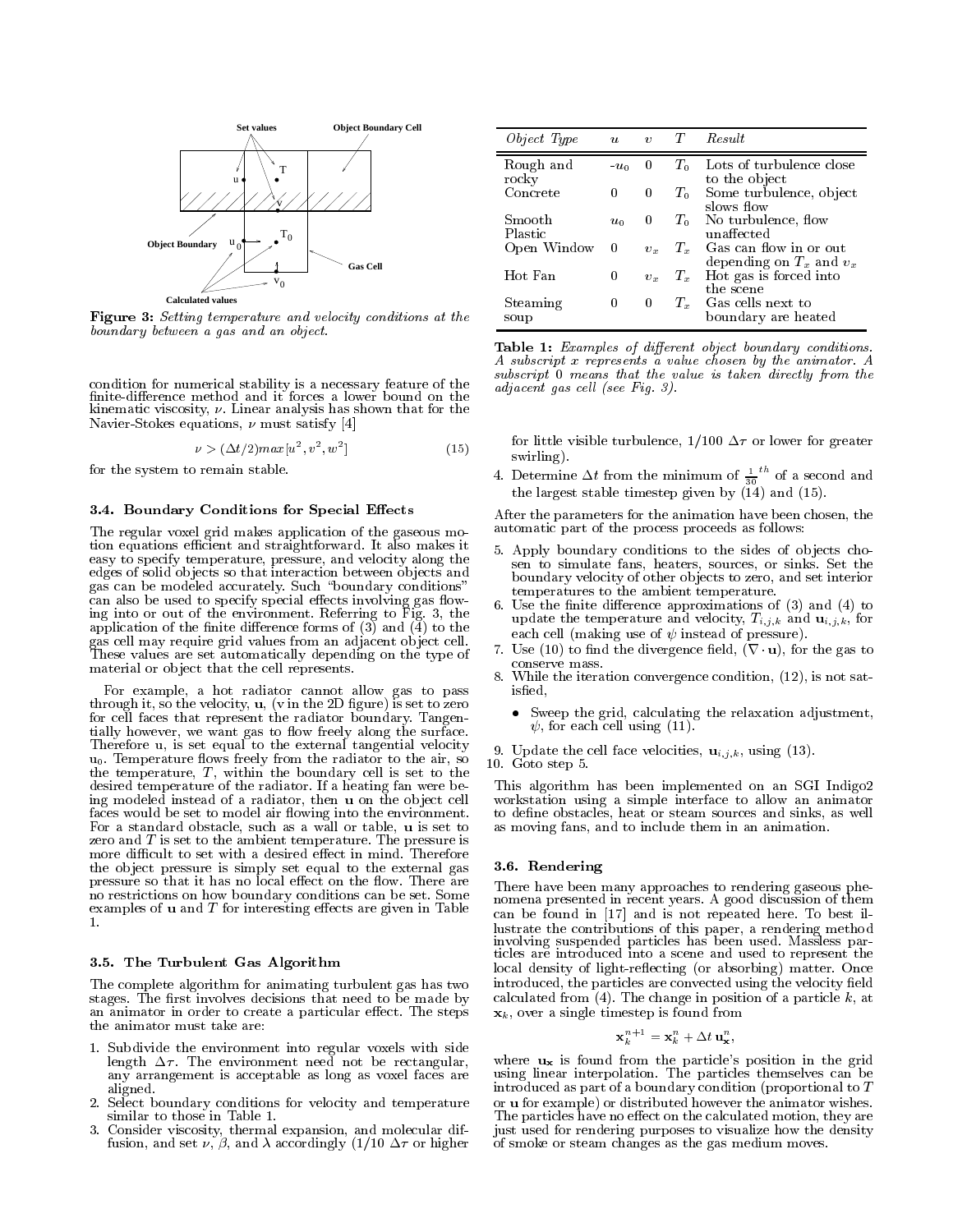| Figure | Cell<br>Resolution | Calc. Time<br>(s/frame) | cycles | Render Time<br>(M/frame) |
|--------|--------------------|-------------------------|--------|--------------------------|
|        | 60x35x60           | 15.0                    |        | 23                       |
| 5      | 40x60x40           | 24.0                    | 10     | 38                       |
| 6      | 40x50x40           | 28.0                    | 13     | 45                       |
|        | 60x60x45           | 49.0                    | 20     |                          |
|        |                    |                         |        |                          |

Table 2: The calculation and rendering times for each of the examples. Cell resolution is approximate because the scenes are not rectangular. Cells that play only a small part in the motion of the gas are not used.

For each frame of animation, the instantaneous distribution of particles is used as a density map for use with a volume renderer. There is no straightforward physics-based way to determine what density volume each particle represents or how many particles to use. This is dictated by the particular effect the animator wants (lots of very dense particles for smoke from burning tires, very few for smoke from a candle ament, and general formula for the examples shown here is  $\sim$ to set each particle to represent  $1/50^{th}$  of the volume of a single cell, and adjust its density according to the desired effect. The volume renderer used is similar to that described by Ebert and Parent [2]. For each pixel in an image, a viewing ray is cast through the density volume to find the effective opacity of the particle cloud as seen from the viewer. If desired, the ray can be subdivided, and for each subdivision, a ray is cast through the volume towards each light source. This significantly increases the cost of rendering, but it does allow for smoke and steam to self shadow and to fall under the shadow of other ob jects. This technique has been imple mented as a volume shader for use with the BMRT implementation of the RenderMan Standard [7]. This shader was used for all the examples in this paper. It should be noted that the particle representation of suspended matter also makes the method ideal for rendering using Stam and Fiume's warped blobs [17].

## 4. Results

This paper has shown that the motion of a hot gas can be accurately calculated using an efficient low-resolution technique. In the following examples we illustrate the kind of rotational motion and gas/ob ject interaction that is well suited to the method. All of the examples were calculated on an SGI Indigo2 with 64 Mb of memory. Table 2 gives the calculation  $\mathcal{U}$  and calculation  $\mathcal{U}$ times for each example, the approximate resolution of the environment, and the rendering time for a single image. Table 3 gives more specic information about each example including the width of each cell, the  $\lambda$  and  $\nu$  coefficients, and the maximum gas velocity in the example.

# Steam Valve

The images shown in Fig. 5 demonstrate the interaction of hot steam with solid ob jects. The voxel version of this en vironment is shown in Fig. 1. The steam is shown in Fig. 1. The steam is forced into the steam into the steam i input velocity is 0.3  $m/s$ , and the steam temperature is 80°C. logo This is consistent with steam being vented from a boiler. The result is the billowing effect of the cloud of steam. In the animation, turbulence builds up just in front of the nozzle as the steam is vented at high velocity.

The same environmental conditions were also used to animate the interaction of steam from three separate valves. Three frames from this animation are shown in Fig. 6. The rotation caused by the cooling and mixing and mixing of the gas can be seen be seen be seen be seen be seen be s clearly in the full sequence. In the value case was the value of the value  $\sim$ particles were introduced at an average rate of  $2000/s$ .

| $Figure \quad \nu$ |                                 | $\Delta \tau$              | $\lambda$                | $ \mathbf{u} $ max $m/s$    |
|--------------------|---------------------------------|----------------------------|--------------------------|-----------------------------|
| 5<br>6             | 0.005<br>0.002<br>0.002<br>በ በ1 | -0.05<br>0.1<br>0.1<br>1.0 | 0.4<br>1.0<br>1.0<br>3.5 | 0.15<br>0.35<br>0.50<br>3.4 |

Table 3: Parameters used to calculate each of the examples. In each case the thermal expansion coefficient,  $\beta$ , was  $10^{-3}$ .



Figure 4: a) A voxel approximation of the SIGGRAPH 97 logo. b) Smoke flowing smoothly around the approximation following the contours of the original shape.

## Smoke Stack

Figure 7 shows three frames from an animation of smoke rising from a chimney on a hot day. The boundary cells on the left of the grid are set to model a light wind of about  $2 \frac{m}{s}$ that occasionally gusts up to  $3 \, m/s$ . We set the wind velocity to evolve according to the random-walk expression

$$
\mathbf{u}_{w}^{n+1} = 0.98 \; \mathbf{u}_{w}^{n} + 0.24 \; \Delta t \; \phi(t),
$$

where  $\phi$  is a random number generator in the range [-1,1]. The value of  $\mathbf{u}_w$  is clamped to lie in the range [2,3]. The constant coefficients have no physical significance, they are just parameters that have worked wellfor previous simulations. This wind is allowed to exit freely from the other end of the grid using the open window boundary condition from Table 2. The light wind sets up unstable conditions at the top of the tower causing the looping and swirling of the smoke as  $\frac{1}{2}$  boundary temperature of  $46^{\circ}$ C. From Table 2 it can be seen that nearly twice as many  $\psi$  iterations are required per frame. This is because the gusting windfield has a large component in every cell, so it takes longer for (11) to converge.

## SIGGRAPH Logo

environment by setting both  $T$  and  $\bf{u}$  boundary conditions 4b shows a frame from a sequence depicting smoke rising on a set of voxels representing a pressure release valve. The smoothly through it. The velocity along The final animation demonstrates that despite the low resolution voxel approximation, flow around complex objects can be accurately represented by our model. Figure 4a shows a voxel representation of the SIGGRAPH 97 logo, and Fig. 4b shows a frame from a sequence depicting smoke rising smoothly through it. The velocity along the boundary of the logo is set to zero to prevent smoke drifting into the arti cial corners created by the approximation. When the smokes is released just beneath the symbol (with a temperature of  $50^{\circ}$  it flows over the object and conforms fairly closely to the original boundary.

# 5. Discussion of Limitations

The technique described in this paper derives efficiency by solving accurate equations at a low resolution. This is a compromise to try and preserve realism, and as such, it comes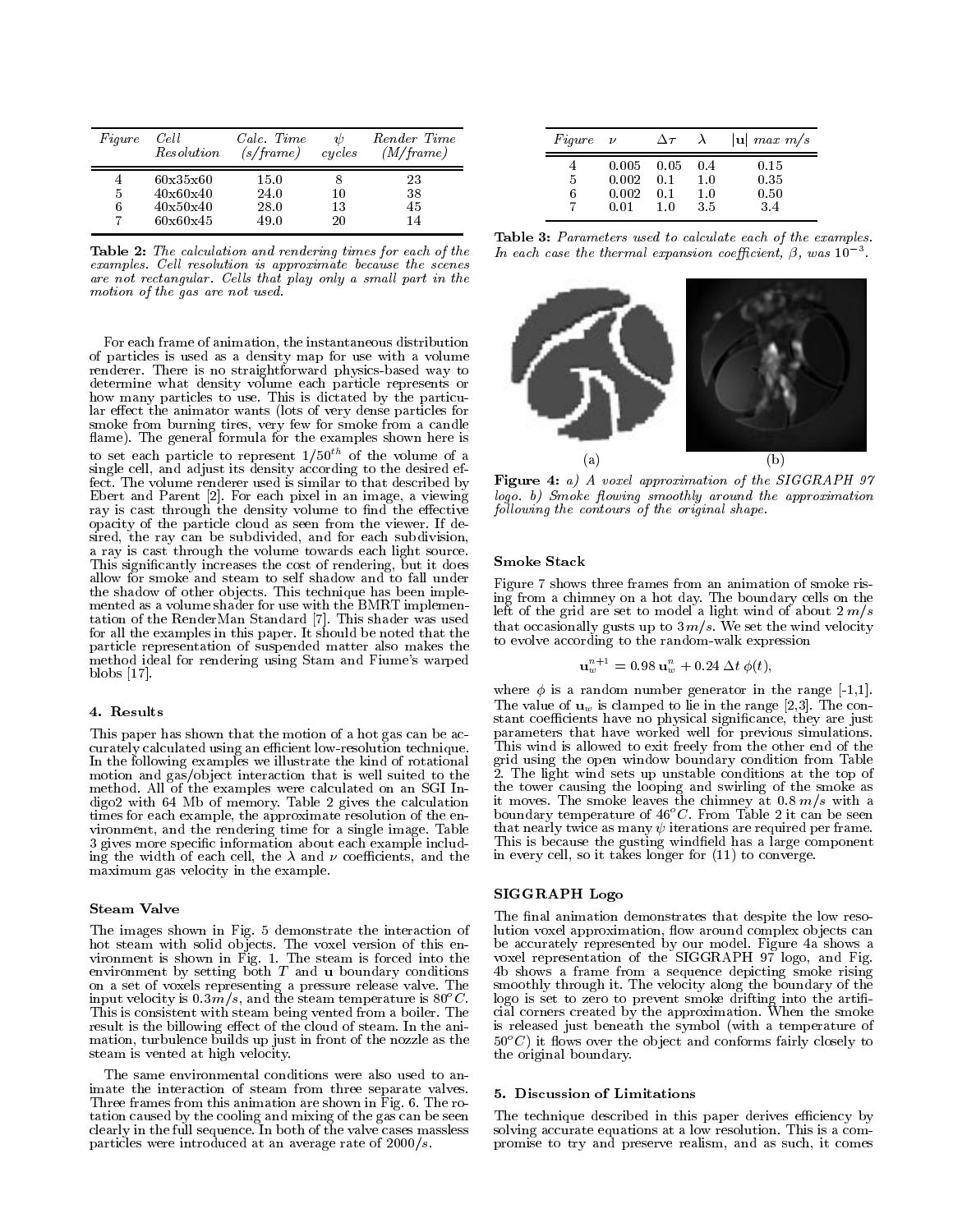with some limitations. Primarily, the method can only re solve rotational motion at a resolution lower than or equal to the grid resolution. From the examples shown, good effects can be achieved, but this means that grid resolution has to be increased to get finer motion within an existing scene. If we double the resolution and halve  $\Delta \tau$  to get the same sized environment, we also have to have the timestep, they the that the timester the system remains stable (from (14) and (14)  $\pm$ inherent problem with finite differences. It could be compensated for by using a multi-resolution grid which would impose less of an overhead than using a higher resolution everywhere, but that is left as a topic for future work.

A second limitation of a finite difference grid is that cell orientation can affect the results. A gas jet oriented so that it travels diagonally through the cubic cells will tend to exhibit more diffusion than if it were moving parallel to an axis. In general, differences due to such diffusion is not significant (see Fig.  $6$ ), but it is something that can often be avoided by selecting grid orientation based on desired gas motion rather than ob jects in the static environment.

It is also desirable to integrate the gas model with other computer graphics techniques so that dynamic objects can 4. Fletcher, C.A.J., "Computational Techniques for Fluid Dynaminteract with a gas. There is some discussion about how an iterative relaxation step like that described in Sec. 3.3 can be used to incorporate moving ob jects into animations of liquids in Foster and Metaxas [6] and Metaxas [9]. The methods used there are also applicable to the algorithm described in this paper, although that has not been explored in any detail.

## 6. Concluding Remarks

Numerous techniques exist for animating hot gases for computer graphics. Nearly all of them concentrate on achieving a visual approximation to the characteristic motion of a gas while getting as high a frame rate as possible. This sacri fices rotational and turbulent motion and often requires the animator to micro-control the flow. In this paper we have presented a new, alternative approach that models different scales of gas motion directly. This method accurately animates gaseous phenomena involving hot and cold gases, turbulent  $\mathbf{0}$  around solid obstacles, and thermal buoy-solid obstacles, and thermal buoy-solid observed  $\mathbf{0}$ ancy, while leaving enough freedom for the animator to produce many different effects. The model is physics-based and achieves efficient computational speeds by using a combination of scene approximation and low resolution volume calculation. We have shown that even at these low resolutions, the characteristics of complex motion in the model are retained, and that exciting results can be obtained.

#### 7. Acknowledgements

Thanks to Larry Gritz for his advice on volume rendering with BMRT. This research is supported by ARPA DAMD17-94-J-4486, an NSF Career Award, National Library of Medicine N01LM-43551, and a 1997 ONR Young Investigator Award.

#### Appendix A: Finite Difference Form of the Motion Equations

The full expansion of  $(4)$  into first and second order deriva $t$  is straightforward. Considering  $\mathcal{L}$  just the use  $\mathcal{L}$  the useful velocity component for brevity, results in the following expression.

$$
\frac{\partial u}{\partial t} = \nu(\frac{\partial^2 u}{\partial x^2} + \frac{\partial^2 u}{\partial y^2} + \frac{\partial^2 u}{\partial z^2}) - \frac{\partial u^2}{\partial x} - \frac{\partial uv}{\partial y} - \frac{\partial uw}{\partial z} - \frac{\partial p}{\partial x}(16)
$$

The finite difference scheme outlined in section 3.2 is then applied, (replacing p with  $\psi$ ) giving the expression used to update the  $u_{i+1/2,j,k}$  face velocity for cell  $i,j,k$ ,

$$
u_{i+1/2,j,k}^{n+1} = u_{i+1/2,j,k}^{n} + \Delta t \{ (1/\Delta \tau) [(u_{i,j,k}^{n})^2 - (u_{i+1,j,k}^{n})^2
$$
  
+ $(uv)_{i+1/2,j-1/2,k}^{n} - (uv)_{i+1/2,j+1/2,k}^{n} + (uw)_{i+1/2,j,k-1/2}^{n})$ 

$$
-(uw)^{n+1}_{i+1/2,j,k+1/2} + (\lambda/\Delta\tau^{2})(u^{n}_{i+3/2,j,k} - 2u^{n}_{i+1/2,j,k} +u^{n}_{i-1/2,j,k} + u^{n}_{i+1/2,j+1,k} - 2u^{n}_{i+1/2,j,k} + u^{n}_{i+1/2,j-1,k} +u^{n}_{i+1/2,j,k+1} - 2u^{n}_{i+1/2,j,k} + u^{n}_{i+1/2,j,k-1}) - \frac{1}{\Delta\tau}(\psi^{n}_{i,j,k} - \psi^{n}_{i+1,j,k}) \},
$$
\n(17)

where values that aren't defined on the grid are found by averaging as before.

#### References

- Chiba, N., Ohkawa, S., Muraoka, K., and Miura, M., "Twodimensional Simulation of Flames, Smoke and the Spread of Fire", J. of Vis. and Comp. Animation,  $5(1)$ , 1994, pp. 37-54.
- $2.$  Ebert, D.S., and Parent, R.S., and Parent, R.E.,  $\mathbf{R}$ A-buffer Techniques", SIGGRAPH '90, Computer Graphics,  $24(4)$ , 1990, pp. 357–366.
- 3. Ebert, D.S., Carlson, W.E., and Parent, R.E., "Solid Spaces Gases and Fluids", The Visual Comp., 10, 1994, pp. 179–190.
- $\blacksquare$  for Fletcher, C.A.,  $\blacksquare$  Techniques for Fluid Dynamics  $\blacksquare$  Dynamics  $\blacksquare$ ics," Springer Verlag, Sydney, 1990.
- 5. Foster, N., and Metaxas D., "Realistic Animation of Liquids," Graphical Models and Image Proc., 58(5), 1996, pp. 471–483.
- 6. Foster, N., and Metaxas D., "Controlling Fluid Animation," Proceedings of CGI '97, To appear, 1997.
- 7. Gritz, L., and Hahn, J.K., \BMRT: A GlobalIllumination Implementation of the RenderMan Standard", J. of Graphics Tools, to appear, 1997.
- Harlow, F.H., and Welch, J.E., "Numerical Calculation of Time-Dependent Viscous Incompressible Flow," Phys. Fluids, 8, 1965, pp. 2182-2189.
- Metaxas, D., "Physics-Based Deformable Models: Applications to Computer Vision, Graphics and Medical Imaging", Kluwer- Academic Publishers, 1996.
- Visual Simulation Creation of the Planet Jupiter for the Film \2010" ", SIGGRAPH '86, Computer Graphics 20(4), 1986, pp.  $85{-}93.$
- 11. Reeves, W.T., and Blau, R., \Approximate and Probabilistic Algorithms for Shading and Rendering Structured Particle Systems", SIGGRAPH '85, Computer Graphics 19(3), 1985, pp. 313-322.
- 12. Sakas, G., "Modeling and Animating Turbulent Gaseous Phe- $1993, pp. 200-212.$  The Visual Computer,  $993, pp. 200-212.$
- Parallel Computation", SIGGRAPH '90, Computer Graphics  $24(4)$ , 1990, pp. 405-413.
- 14. Shaw, C.T., \Using Computational Fluid Dynamics", Prentice Hall, London, 1992.
- der the Influence of Wind", Proceeding of Eurographics '92, september 1992, pp. 119. 119. 1
- 16. Stam, J., and Fiume, E., \Turbulent Wind Fields for Gaseous Phenomena", SIGGRAPH '93, 1993, pp. 369-376.
- 17. Stam, J., and Fiume, E., \Depicting Fire and Other Gaseous Phenomena Using Diffusion Processes", SIGGRAPH '95, 1995, pp. 129-136.
- 18. Wejchert, J., and Haumann, D., "Animation Aerodynamics", SIGGRAPH '91, Computer Graphics 25(3), 1991, pp. 19-22.